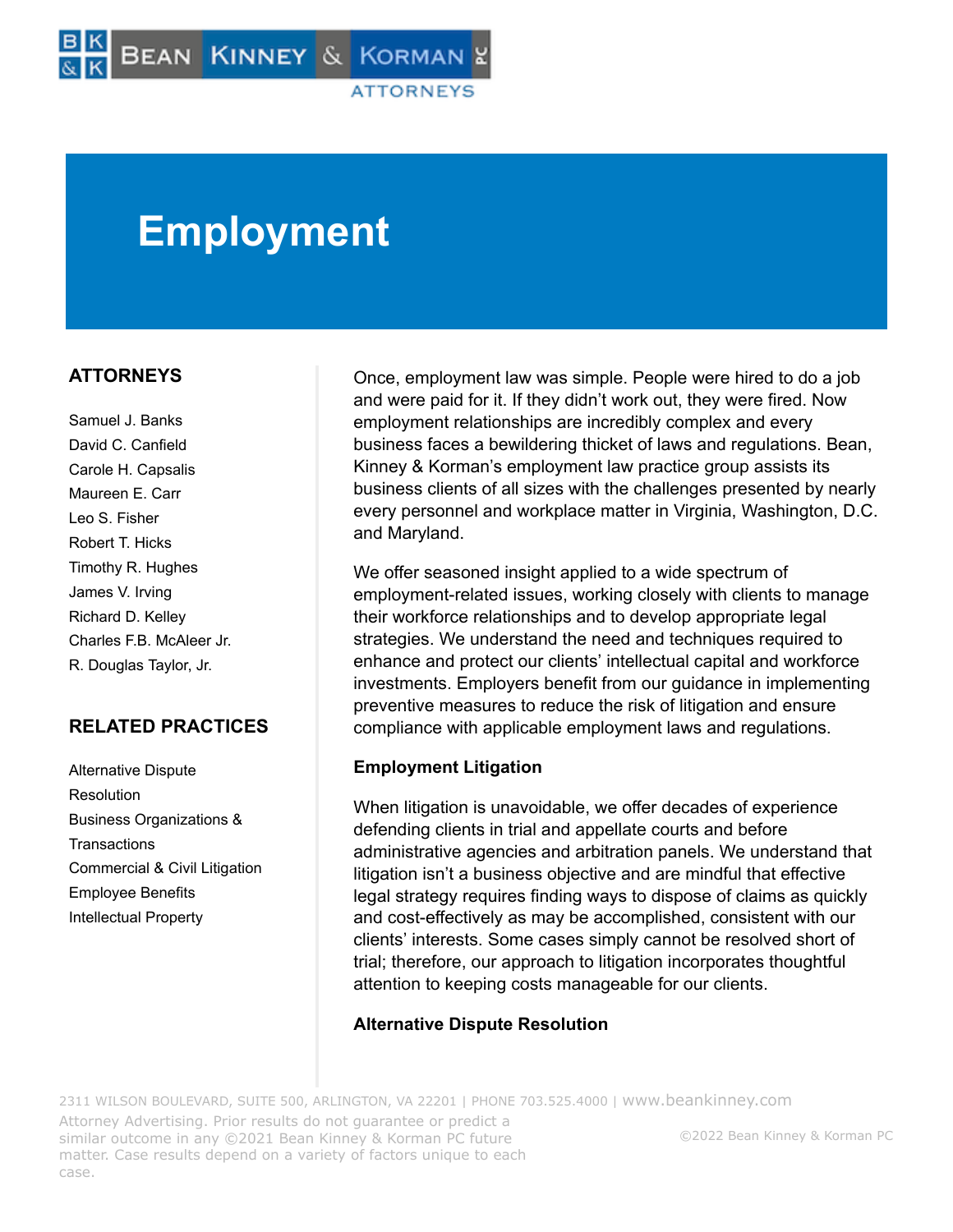BEAN KINNEY & KORMAN

## **ATTORNEYS**

When there is an opportunity to resolve employment claims without litigation, we assist our clients in understanding and choosing the most suitable alternative resolution process, whether mediation, neutral evaluation or arbitration to accomplish expeditious and successful closure of disputes.

## **Wide-Ranging Employment Law Experience**

Our employment litigation and counseling experience covers a wide range of workplace-related matters, including:

- Anti-Discrimination and Civil Rights Laws
- Wrongful Discharge/ Employment-Based Common Law Actions
- Wage & Hour Compliance
- National Labor Relations Act/Labor Practices
- False Claims Act, SOX, and Federal Whistleblower Actions
- Workplace-Oriented Corporate Governance, Due Diligence
- Employment Contracts
- ERISA and Employee Benefits (including the Patient Protection and Affordable Health Care Act)
- Restrictive Covenants, Trade Secrets Protection
- Reorganizations and Reductions in Force
- EEO Training, Audits, Civil Rights Investigations
- Human Resource Policies and Procedures

## **PUBLISHED ARTICLES**

Pandemic-related legal battles changing how we work in Greater Washington and beyond *Washington Business Journal*, April 8, 2022

Incentivizing Vaccination among Employees *Mount Vernon Gazette*, April 1, 2021

Are California-Style Right of Recall and Worker Retention Laws Right for Virginia? *LinkedIn*, October 22, 2020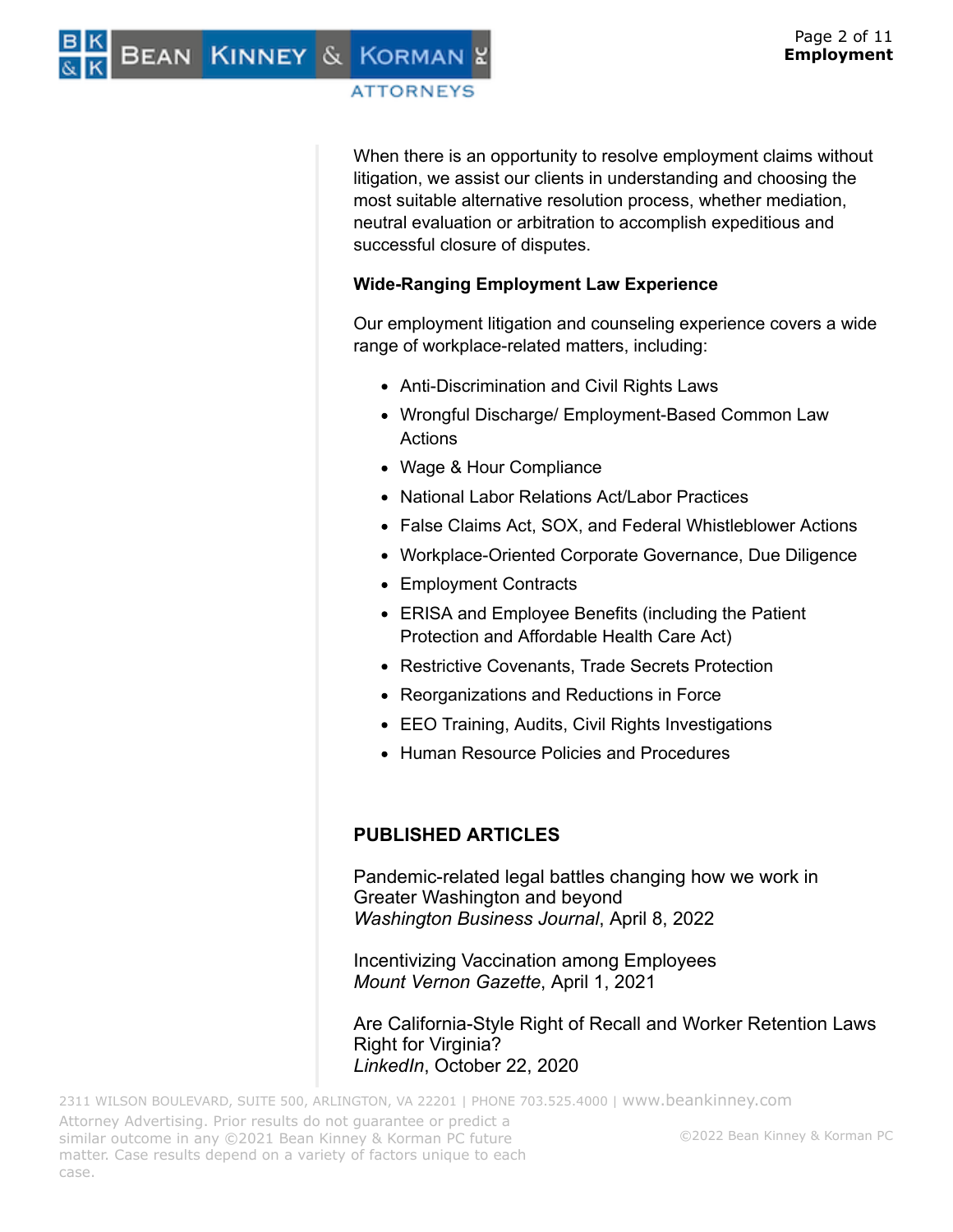New Employee Protections for Non-Payment of Wages Go Into Effect in Virginia July 21, 2020

New Protections against Workplace Discrimination Based on Sexual Orientation, Gender Identity, and Pregnancy Now in Effect in Virginia July 21, 2020

New Enhanced Whistleblower Protections for Virginia Employees Now in Effect July 21, 2020

Virginia Law Now Prohibits Non-Compete Restrictions for Low-Wage Employees July 21, 2020

Virginia Joins Lawsuit to Block Implementation of New Title IX Final Rule June 15, 2020

INSIGHT: Don't Say This in the New Workplace *Bloomberg Law*, June 15, 2020

Virginia Enacts New, Far-Reaching Employment Laws *Arlington Chamber of Commerce Blog*, June 3, 2020

What Can Employers Ask and Do About Their Employee's Health During the Coronavirus Crisis? Answers from the EEOC April 14, 2020

Documentation and Recordkeeping: COVID-19 Paid Leave and Employer Paid Leave Tax Credits April 7, 2020

Emergency Paid Leave Laws: DOL Issues Additional FAQs to Answer Employer Questions April 2, 2020

Wages & Benefits Questions During the Coronavirus Business Downturn *Arlington Chamber of Commerce Blog*, April 1, 2020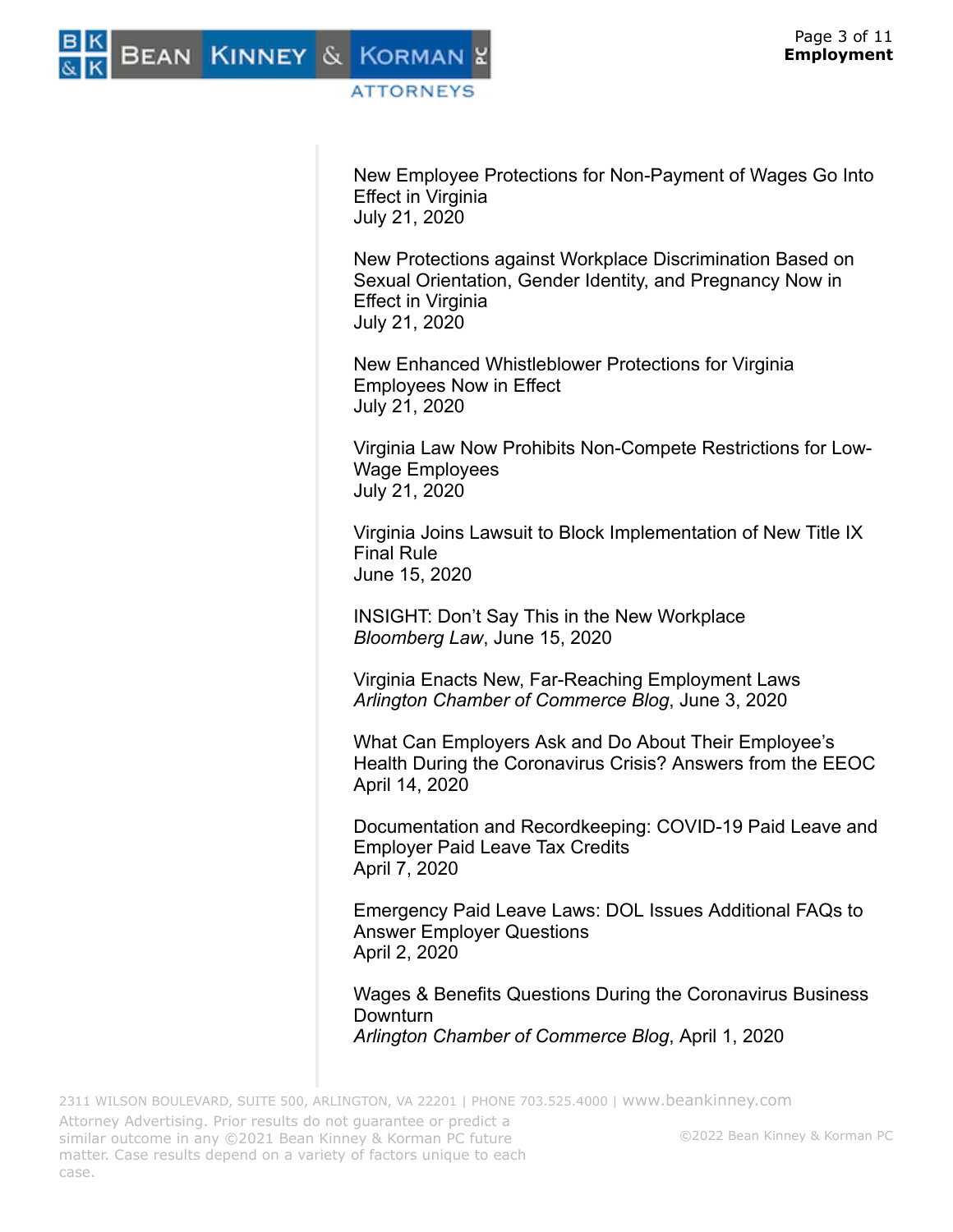

DOL Issues Second FAQs: Provides More Guidance to Employers on Paid Leave Laws March 30, 2020

Trump Signs Law: U.S. Workers Get Expanded FMLA Leave and Paid Sick Leave March 19, 2020

House Amendments to Families First Coronavirus Act – Mixed Bag for Employee Leave Benefits March 18, 2020

Families First Coronavirus Response Act March 16, 2020

New Virginia Law Requires Employer Disclosure of Requested Personnel Records October 3, 2019

Can an Employee Who Quits Receive Unemployment Benefits *LinkedIn*, September 10, 2019

Wage-Hour Mishap Creates Unsavory Stew for Prominent Restaurant Group *LinkedIn*, September 3, 2019

The Best Defense Against FLSA Lawsuits for Unpaid Overtime *Best Lawyers*, August 9, 2019

EEOC Report: Workplace Sexual Harassment Complaints are Up May 10, 2019

Workplace Violence: 5 Key Practices Employers Should **Consider** *Arlington Chamber of Commerce Blog*, May 2, 2019

Fourth Circuit Concludes: False Rumor that Female Employee Slept with Her Male Boss to Obtain a Promotion Can Support a Claim of Sexual Harassment February 25, 2019

Virginia Employers: Are Your Non-Competes Enforceable? August 1, 2018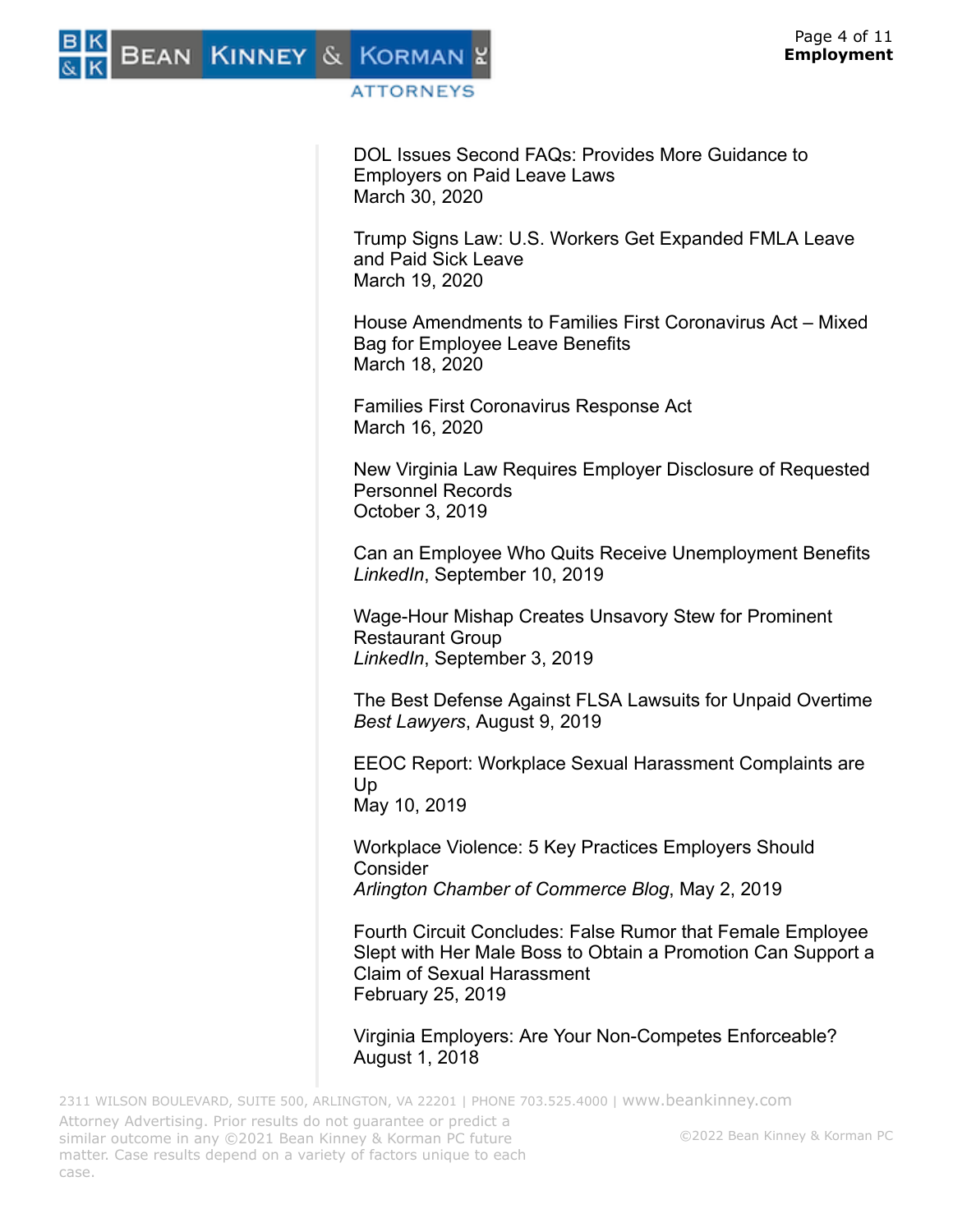DOL Explains When Employees Must Be Paid for Travel Time July 6, 2018

You Need What?: When Does Your Employee's Request for More Leave Become Unreasonable Under the ADA? August 4, 2017

Federal Court Halts Implementation of New Overtime Final Rule November 23, 2016

Mandatory Paid Sick Leave Comes To Montgomery County Maryland October 19, 2016

NLRB to Begin Targeting Employer Misclassification of Workers as Independent Contractors as an Unfair Labor Practice May 19, 2016

Virginia Attorney General Says Virginia Law Prohibits Discrimination on the Basis of Gender Identity and Perhaps Sexual Orientation May 18, 2016

HR 101 from Abercrombie & Fitch *BKK Business Law Newsletter*, January 21, 2016

A Tale of Two Cases: The Perils of Using Temporary Workers *BKK Business Law Newsletter*, January 13, 2016

OFCCP Final Rule Prohibits Pay Secrecy Policies by Federal **Contractors** January 11, 2016

The Financial Risks to Employers of Misclassification of Employees as Independent Contractors *BKK Business Law Newsletter*, November 8, 2015

Happy Birthday: The Americans with Disabilities Act Turns Twenty-Five *Virginia Employment Law Journal*, July 27, 2015

Employer Risks in Using Employment-Related Criminal Background Checks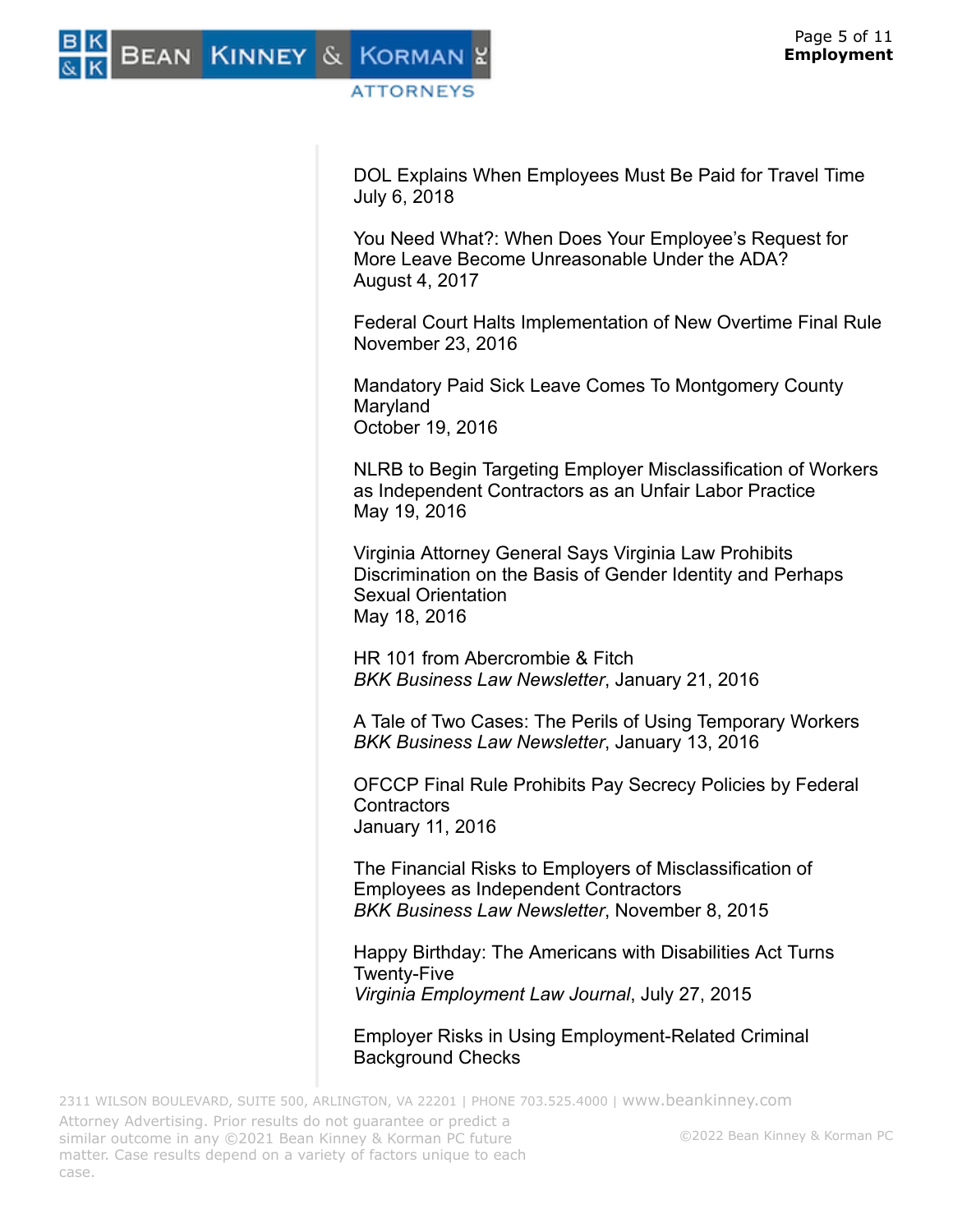

*BKK Employment Law Newsletter*, July 1, 2015

Is Your Employee's Extended Leave Request a Reasonable Accommodation? *Arlington Chamber of Commerce Blog*, July 1, 2015

New Law Limits Virginia Employers' Access to Social Media **Accounts** 

*Virginia Employment Law Journal*, April 27, 2015

Virginia May Soon Join Maryland in Prohibiting Employers from Asking for Social Media Passwords *Virginia Employment Law Journal*, March 26, 2015

All Legally Married Same-Sex Couples Now Covered Under FMLA *Virginia Employment Law Journal*, March 24, 2015

March Madness & Employee Morale: A Winning Combination *Virginia Employment Law Journal*, March 17, 2015

Cunningham v. Feinberg: Virginia Employers May be Answerable in Maryland Courts for Unpaid Wages *BKK Employment Law Bulletin*, February 11, 2015

No WARNing of Bankruptcy? *BKK Employment Law Newsletter*, April 2, 2014

Department of Labor Further Delays Publication of its Final "Persuader" Rules *BKK Employment Law Newsletter*, April 2, 2014

Avoiding Pitfalls of Severance Agreements *BKK Employment Law Newsletter*, January 1, 2014

2013 Virginia Employment Law in Review *BKK Employment Law Newsletter*, January 1, 2014

Sea Change in Virginia Non-Competition Law September 24, 2013

Proactive Steps to Protect Trade Secrets *BKK Business Law Newsletter*, September 1, 2013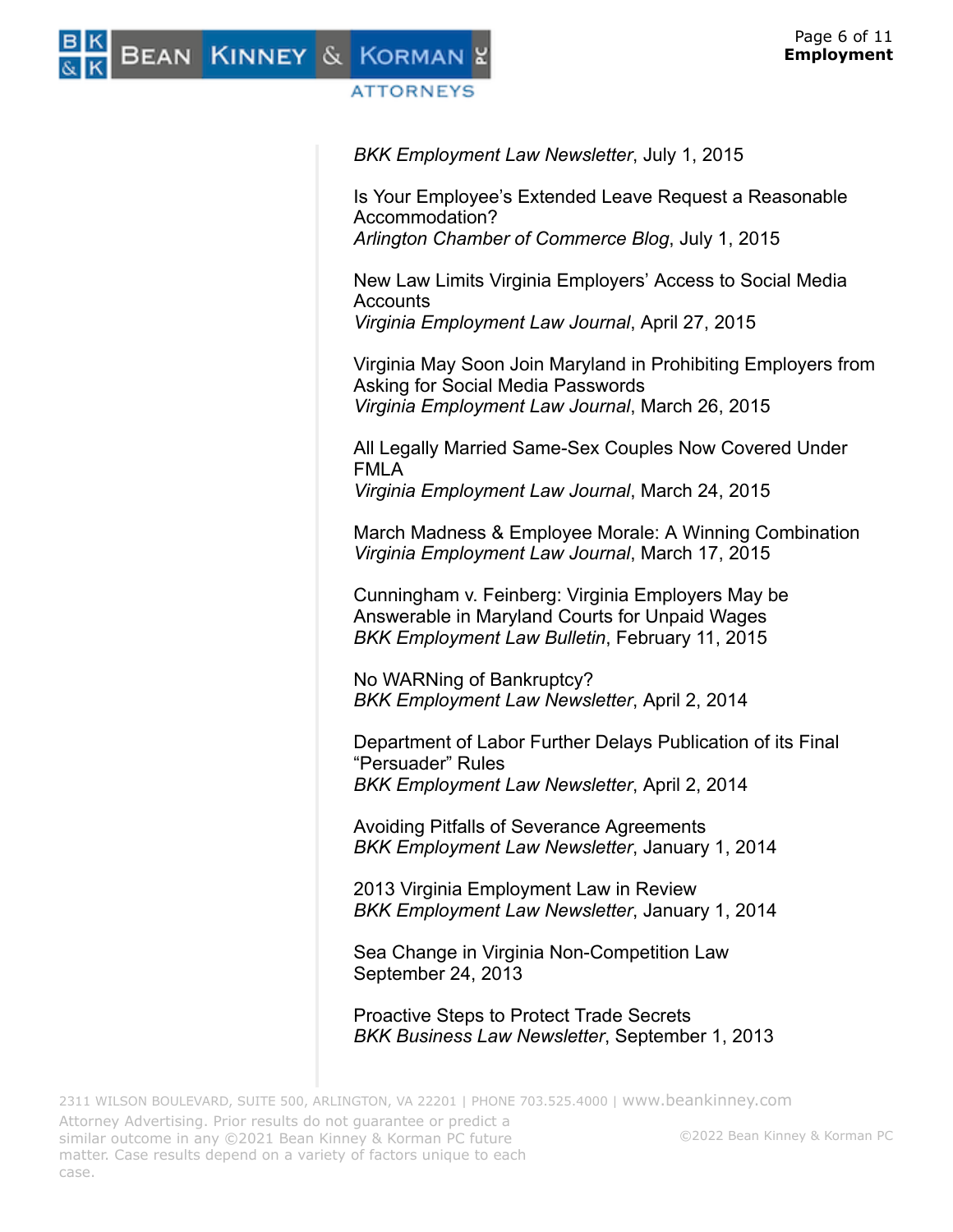

Severance Agreements: What Are They Good For? *American Bar Association - Tort Trial & Insurance Practice Section Newsletter*, September 1, 2013

Administration Postpones Health Care Reporting and Penalties Until 2015 *Virginia Employment Law Journal*, July 3, 2013

Pitfalls on Termination: Employer May be Liable for Employees' Loose Talk *BKK Business Law Newsletter*, July 1, 2013

Fourth Circuit Joins D.C. Circuit in Striking Down NLRB's Employee Rights Notice Posting Rule *BKK Business Law Newsletter*, July 1, 2013

SCOTUS Strikes Down DOMA – Employer Obligations in Virginia, D.C., and Maryland *BKK Employment Law Newsletter*, July 1, 2013

New I-9 Creates Risk for Employers *BKK Business Law Newsletter*, May 1, 2013

Virginia's New Employment-Based Tort *The Corporate Counselor*, April 1, 2013

Virginia Non-Competition Law After Home Paramount *BKK Business Law Newsletter*, March 1, 2013

Distinguishing Between Non-Competition Agreements in Employment Agreements and Those in the Sale of a Business *BKK Business Law Newsletter*, November 1, 2012

"What Athletic Directors Need to Know – A Title VII & Title IX Primer" *Winthrop Intelligence*, October 29, 2012

Old Law Wins a New Case *BKK Business Law Newsletter*, May 1, 2012

Virginia Narrows Employer Non-Competition Protections *BKK Construction & Land Use Newsletter*, December 1, 2011

Non-Competes in Virginia Civil Settlement Agreements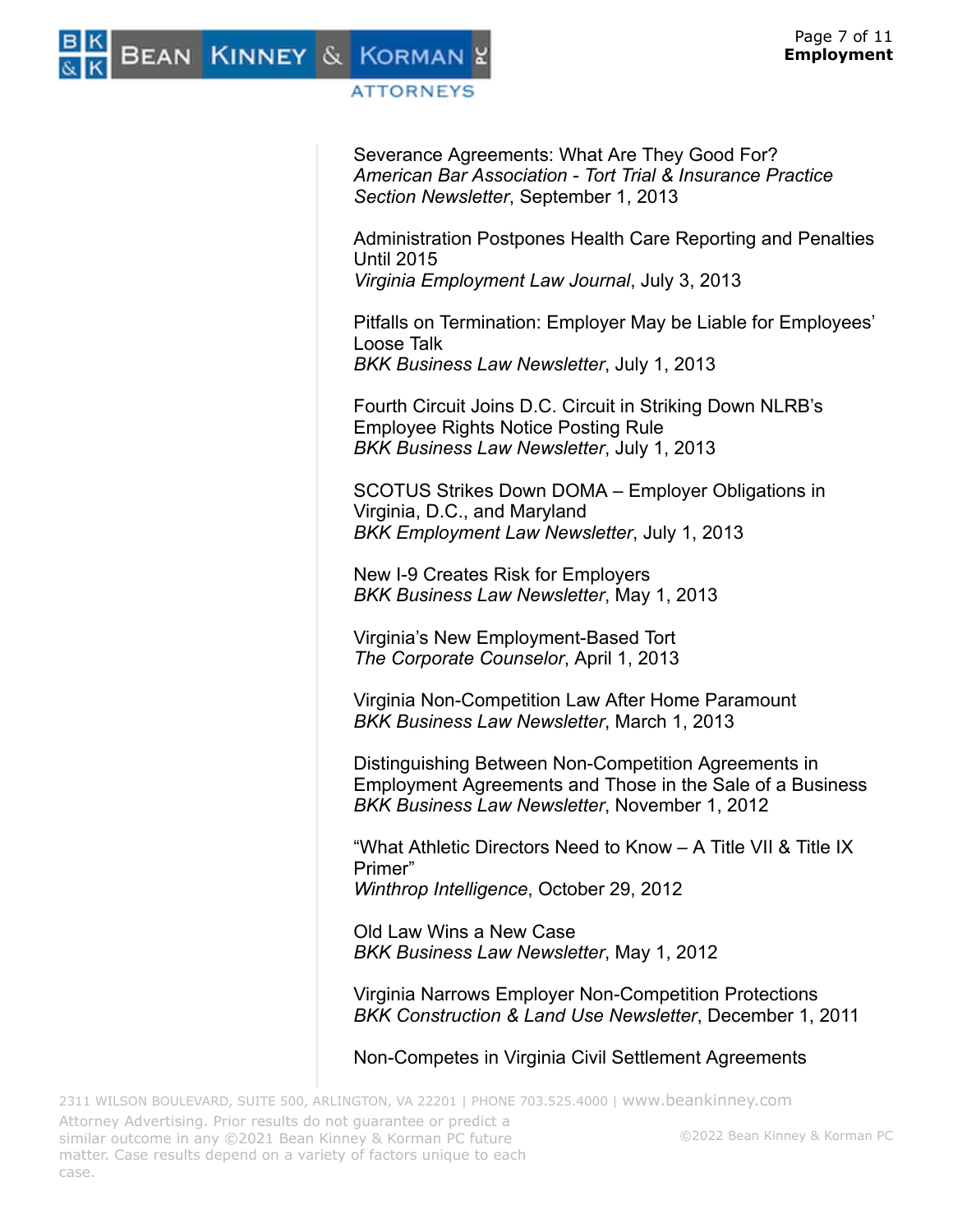

*BKK Business Law Newsletter*, November 1, 2011

Non-Competition Agreements and Independent Contractors *BKK Business Law Newsletter*, September 1, 2011

Distracted Driver Collects Workers' Compensation Benefits *BKK Employment Law Newsletter*, May 1, 2011

Employees and Independent Contractors *HR.com*, November 1, 2010

Restrictive Covenant as a Restraint of Trade *BKK Business Law Newsletter*, September 1, 2010

Consider Legal Ramifications of Personal Guarantees *Society for Human Resource Management Legal Report*, September 1, 2010

Sexual Discrimination in the Workplace – Hostile Environment *BKK Business Law Newsletter*, July 1, 2010

Non-Competition in State Court *BKK Business Law Newsletter*, November 1, 2009

Remedies for Breach of Non-Competition Agreements *BKK Business Law Newsletter*, November 1, 2009

State of Independence *Masonry Magazine*, June 1, 2009

# **NEWS**

R. Scott Caulkins, Patricia Bruce, and Carole Capsalis Join Bean, Kinney & Korman Tuesday February 8, 2022

Bean, Kinney & Korman Represents RenXTech LLC in a Transaction with Buchanan & Edwards Inc. Monday November 29, 2021

Bean, Kinney & Korman Represents Cavalier Healthcare Services, Inc. in the Sale of its Home Health Business Wednesday August 25, 2021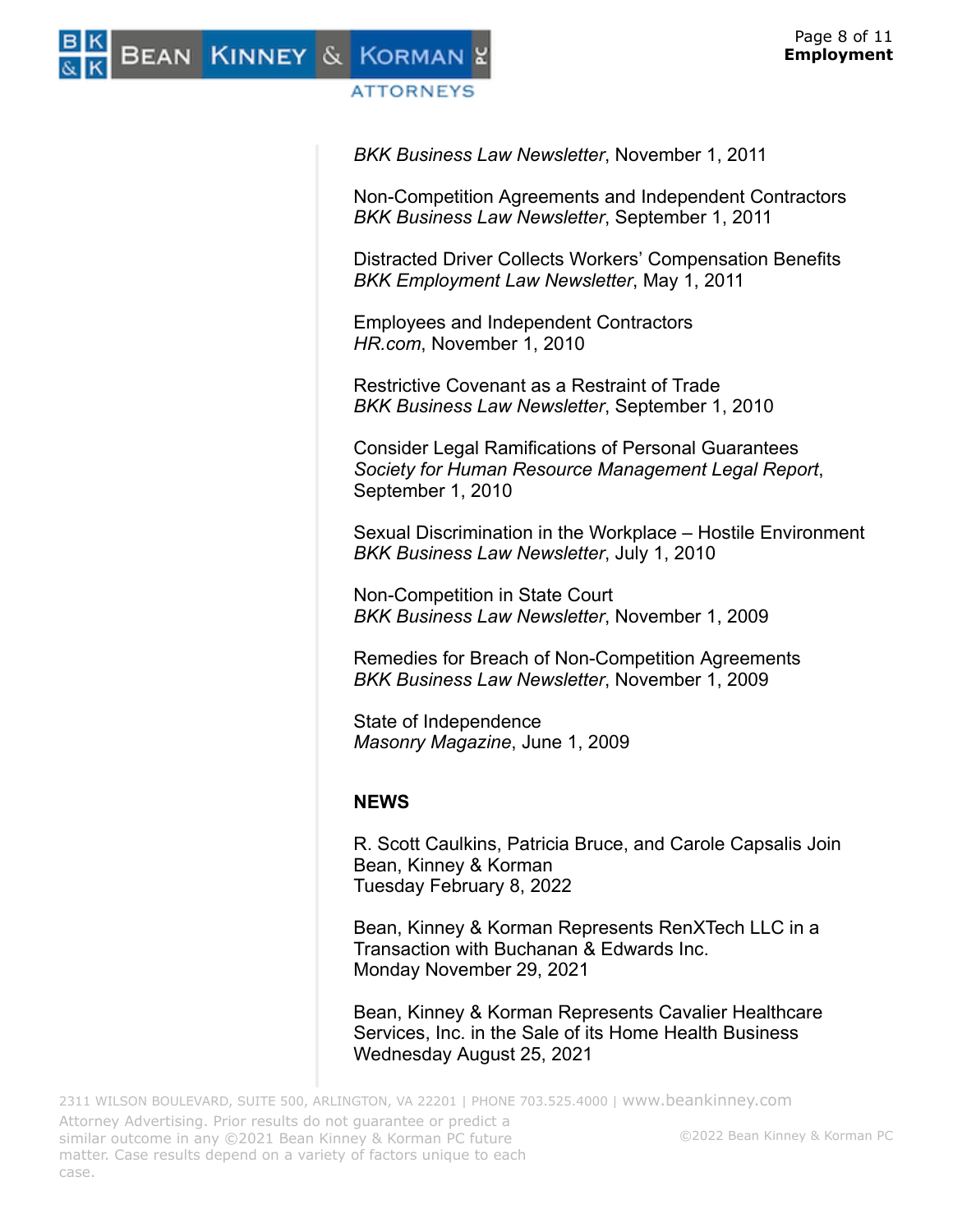

Bean, Kinney & Korman Represents Finley Asphalt in a Transaction with Shoreline Equity Partners Friday July 2, 2021

Bean, Kinney & Korman Represents Farm Market iD in Acquisition by DTN Friday February 26, 2021

Charles (Chas) McAleer, Dean Luo and Harrison Clinton Join Bean, Kinney & Korman Friday February 12, 2021

Maureen E. Carr Joins Bean, Kinney & Korman as a **Shareholder** Monday March 13, 2017

# **SEMINARS & EVENTS**

Everything you need to know about COVID-19 vaccines, mask mandates, and Virginia workplace safety Online, Thursday, August 26, 2021

Can Employers Require Employees to Get the COVID-19 Vaccine? Online, Wednesday, June 23, 2021

New Wage and Employment Laws Impacting Construction Online, Thursday, May 6, 2021

Can your employer force you to get the COVID-19 vaccine? Podcast, Wednesday, May 5, 2021

Small Business Check-Up: Best practices to help ensure the legal health of your business Online, Tuesday, March 16, 2021

COVID-19 Vaccine Rollout: Key Legal Considerations for **Employers** Online, Wednesday, March 10, 2021

COVID-19 Vaccines are Here: Key Public Health and Legal Considerations for Employers Online, Wednesday, January 27, 2021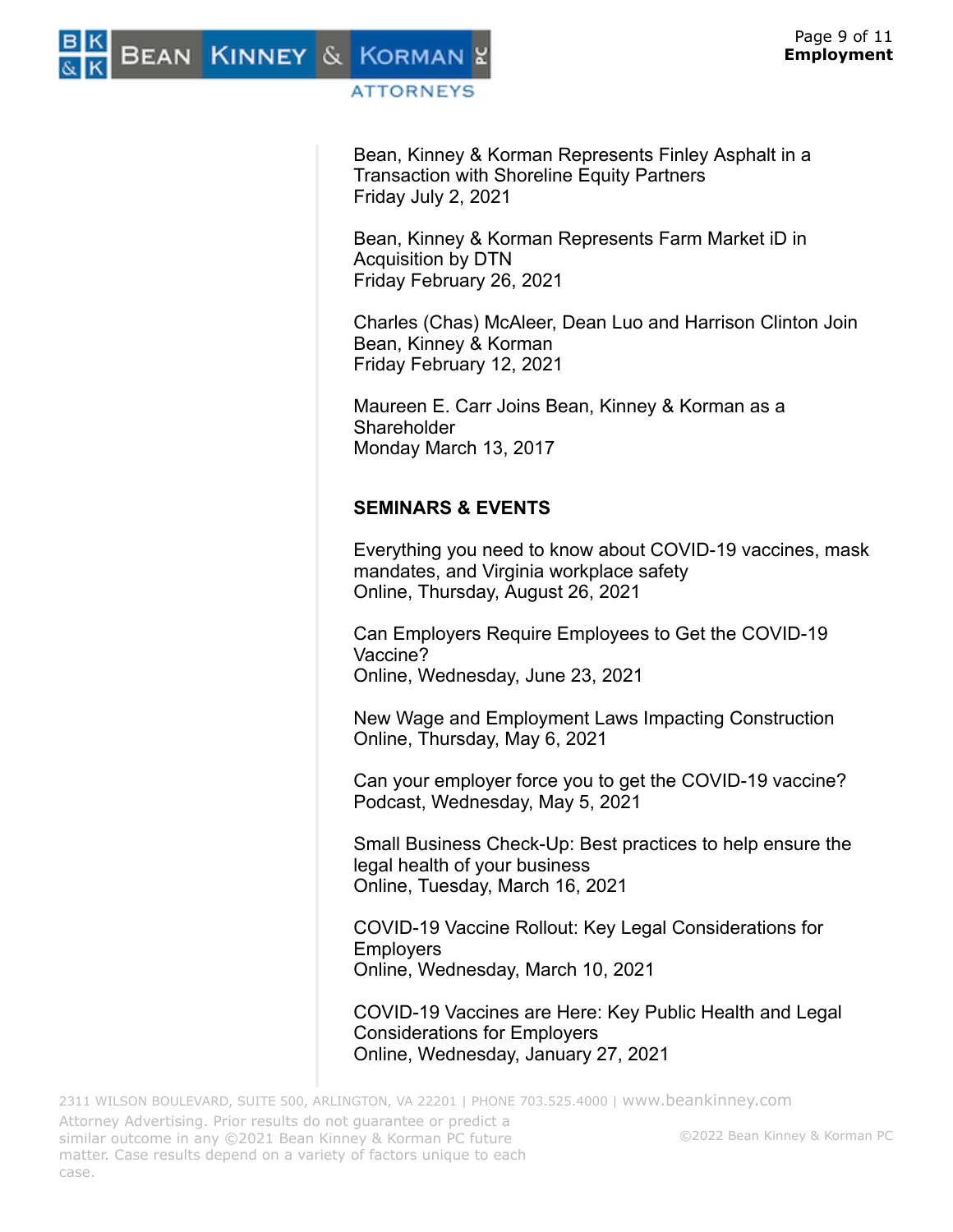

Remote Work Is Here to Stay: Key Legal Issues for Employers Webcast recording - view on demand, Tuesday, December 15, 2020

2020 Legal Drama in the Commonwealth: Online, Thursday, November 19, 2020

Small Business Academy Workshop: The Legal Side of Business Online, Wednesday, October 14, 2020

Overview of Virginia Department of Labor and Industry COVID-19 Regulations for Employers Online, Tuesday, August 4, 2020

Nonprofit Forum: Reopening Strategies Online, Tuesday, July 28, 2020

2020 Not-for-Profit Symposium Online, Tuesday, June 2, 2020

Mental Illness: Legally Addressing Employees with "Unseen" **Disabilities** Online, Thursday, May 7, 2020

"The Shifting Landscape of Independent Contractors" Online, Tuesday, May 5, 2020

Webinar: Moving Beyond COVID-19 – EEOC/DOL/IRS Guidance and Getting Back to Business Online, Friday, May 1, 2020

Webinar: Moving Beyond COVID-19 Online, Thursday, April 30, 2020

The Legal Side of Business Webinar, Wednesday, April 15, 2020

Small Business Roundtable Webcast recording - view on demand, Wednesday, March 25, 2020

The Legal Side of Business Fairfax Business Center, Annandale, VA, Wednesday,